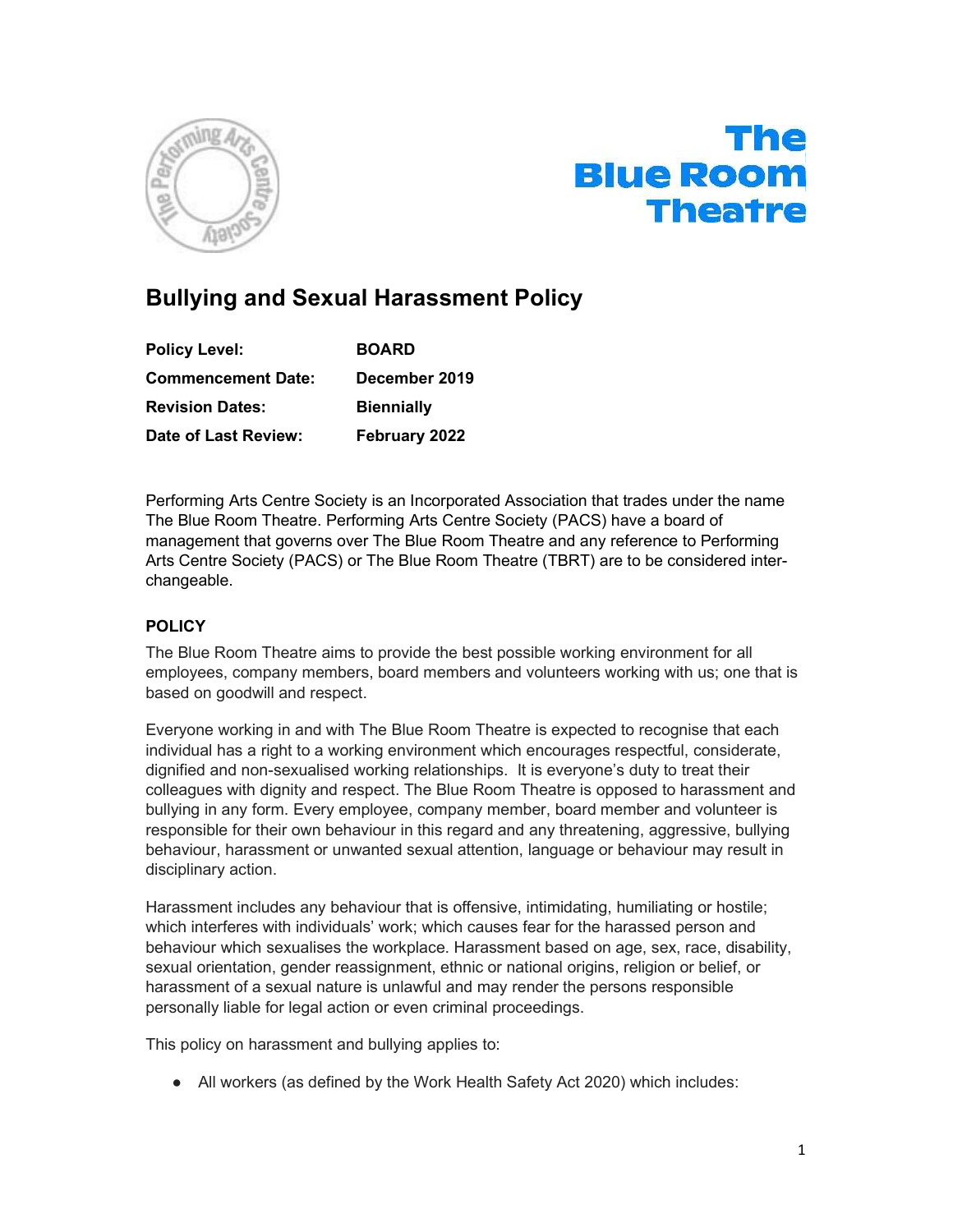- All employees of TBRT, including full time, part time and casual employees and those employed under auspice production agreements;
- All contractors and subcontractors of TBRT
- All volunteers, including Board and subcommittee members, working group members, ushers, interns and student placements
- Production company members, as defined by the MEAA Independent Theatre Code, being any person working on an independent production with a production agreement with The Blue Room Theatre or delivering events as independent practitioners with The Blue Room Theatre.
- All TBRT members; and
- All audience and general public visitors to TBRT.

#### Definitions:

Please see the Fair Work definition of Bullying. Please see the Safe Work definition of Sexual Harassment.

#### Principles:

- Everyone working at or with The Blue Room Theatre is expected to consider the impact that their actions or comments may have on others and to take responsibility for their own behaviour.
- The Blue Room Theatre encourages someone with a concern to firstly directly address it with the individual(s) involved. This helps to foster an honest and open community and is often the fastest path to a resolution.
- The Blue Room Theatre encourages everyone to report instances of sexual harassment and bullying and to encourage their peers to do the same. Peer to peer support will help to create a working culture where inappropriate sexual behaviour or language is unacceptable and can be challenged either in the moment or through the formal procedure.
- All incidents reported to The Blue Room Theatre will be recorded in an incident log to help identify patterns.
- The Blue Room Theatre will support and participate in industry initiatives to raise awareness of sexual harassment and bullying in the workplace and which give people the confidence to challenge and change a working culture which condones bullying and inappropriate sexual behaviour or language.
- This policy is endorsed and supported by the Board of The Blue Room Theatre, who will support the Executive Director in managing reporting and complaint handling as appropriate.

## Distribution and Adherence:

- This policy is shared with all workers at the commencement of their duties with The Blue Room Theatre and is available of TBRT's website for TBRT members, audience and visitors.
- Independent producers are briefed on this policy as part of the 'Producer briefings' that occur prior to the commencement of each season of works, as well as included in Producer Information Packs.